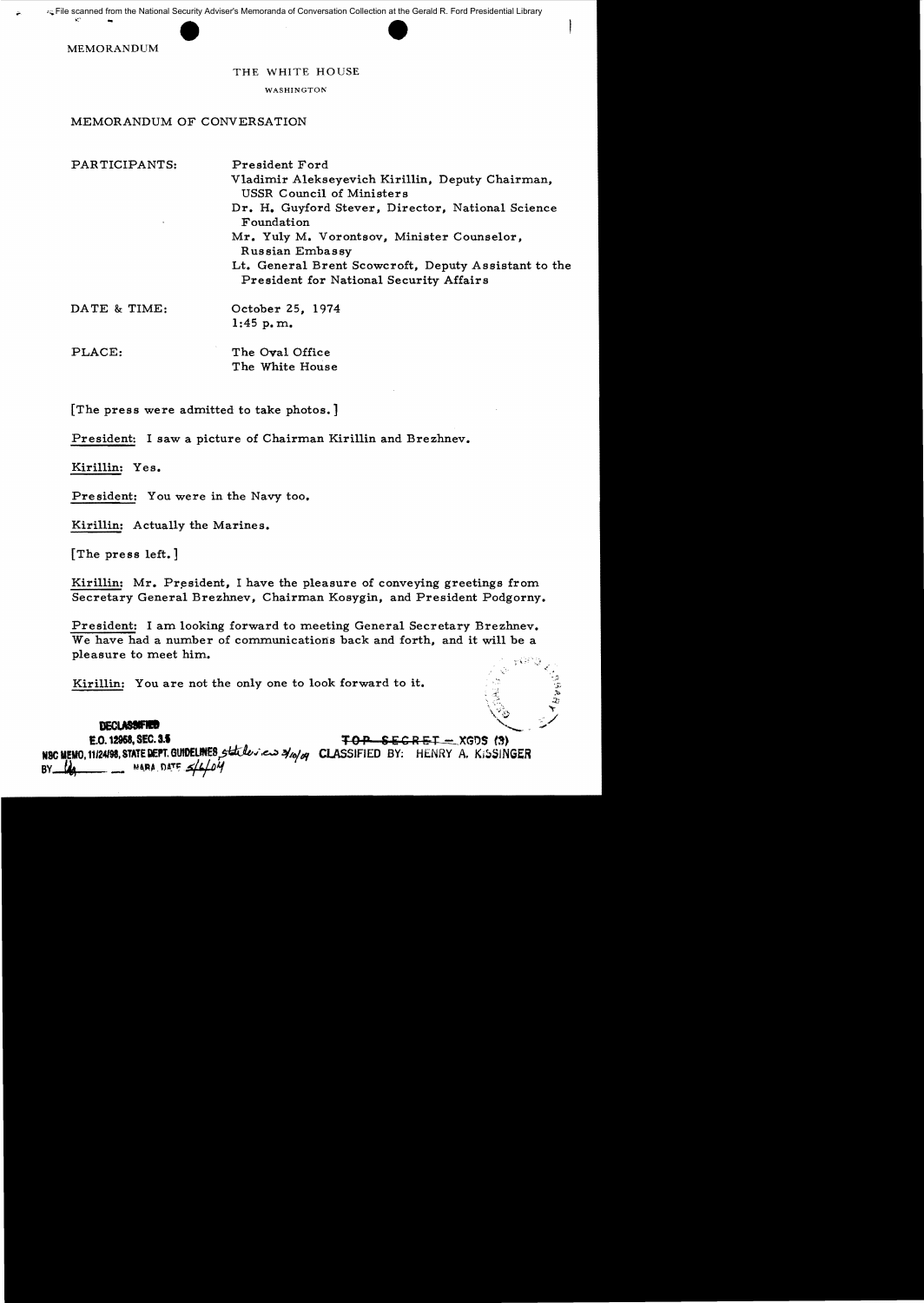President: We welcome the progress that has been made under the Science and Technology agreement. Say, you have a WIN button on. [Laughter]

Stever: Yes, we each had one, and Roy Ash came by the reception to give Kirillin another.

President: This is an area of cooperation where we have every reason to enhance our cooperation. .

Kirillin: Thank you for meeting with us despite your busy schedule. Actually. our basic work has already been finalized. It went very well. We have not only worked out the machinery of cooperation but already have achieved  ${\bf results.}$ 

President: This is not exactly on the subject, but the Cosmonauts were here a short time ago and I took them to a policeman-fireman's crab picnic. They enjoyed it. I want to assure you and your leaders that this administration is as dedicated to detente as President Nixon was. I express this view to everyone because I want to make sure this point gets across.

How long will you be here?

Kirillin: I have a very interesting trip ahead, planned by Dr. Stever. I go home November 3rd.

President: I hope you will go elsewhere than the District of Columbia.

Stever: Yes, they will go to New Orleans, San Francisco, Los Angeles, Boston. They will see both production and academic research.

President: I must note, though, he didn't take you to the Heartland. You're seeing here, the west and the east, but not the midland.

Stever: I am saving that for the next time.

Dr. David wanted us to go to Chicago, but we couldn't make it.

President: Come back again and go to the Midwest.

Stever: The President is from Michigan, and the University of Michigan was on our list, but we thought it would be a bit obvious. The University has research in-all areas of science and is outstanding in one area of social science. The contract of  $\mathcal{L}^{\text{max}}$  is the contract of  $\mathcal{L}^{\text{max}}$  is the contract of  $\mathcal{L}^{\text{max}}$  is the contract of  $\mathcal{L}^{\text{max}}$  is the contract of  $\mathcal{L}^{\text{max}}$  is the contract of  $\mathcal{L}^{\text{max}}$  is the cont

'-.  $\mathbf{c}$ : .' )~ ,:'1'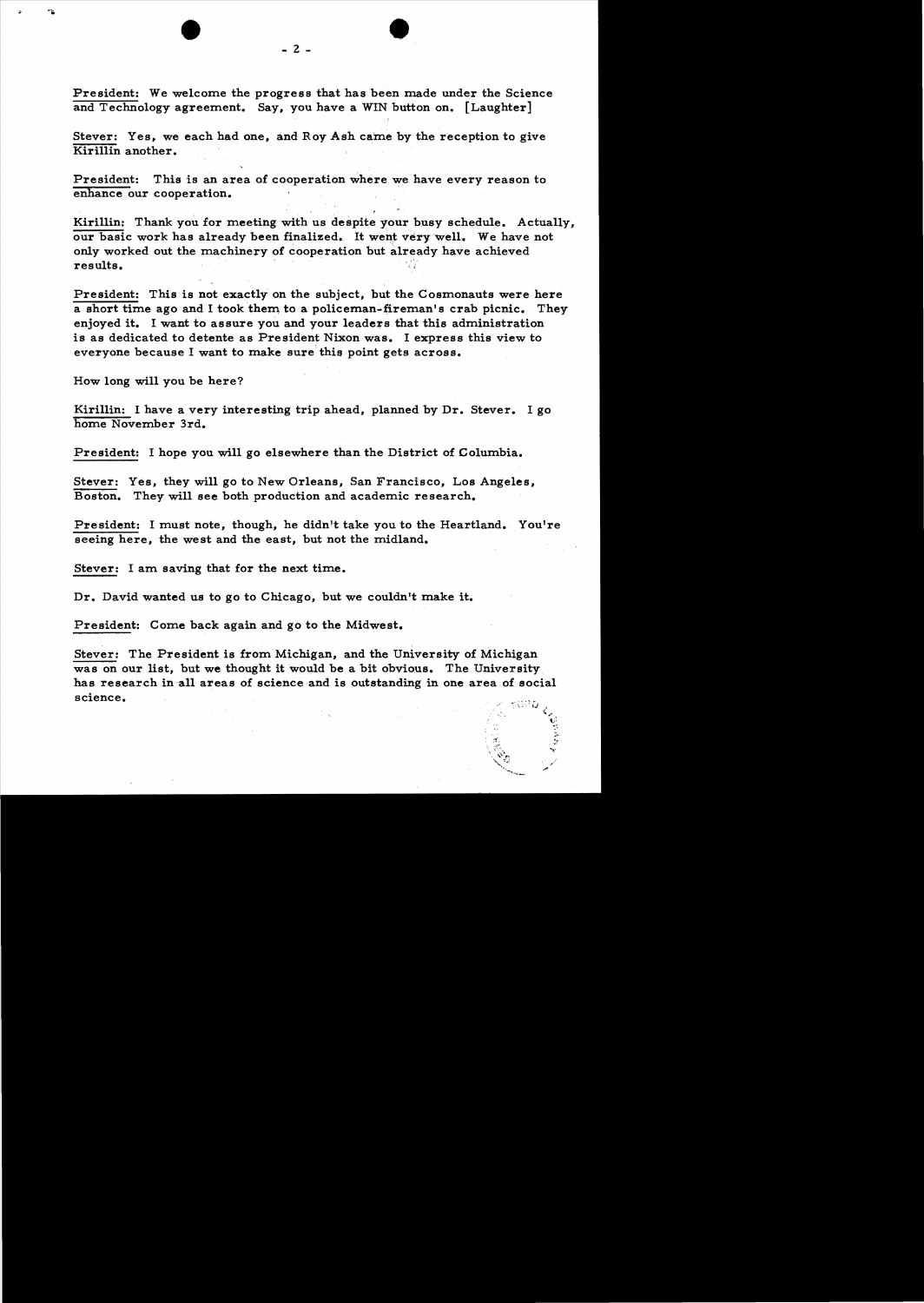President: I am prejudiced because that is where I got a degree, but in general studies, not science. I wasn't smart enough to be with you guys.

We are very proud of our educational institutions. There is much research that I see emerging practically to help the U. S. and the world.

Kirillin: When I was here in 1963 I was acquainted with Harvard and MIT. Of course, these are not only institutions of learning, but of research. I met Dr. Kissinger there, who was a professor.

President: That was when I met him. I used to go up a couple of times a year to talk to his siminar.

Kirillin: Then we met Professor Kissinger at the same time.

President: Please give the General Secretary my regards, and I look forward to visiting in the Soviet Union.

 $\mathcal{O} \subset \mathcal{O}$ 



 $-3 -$ 

•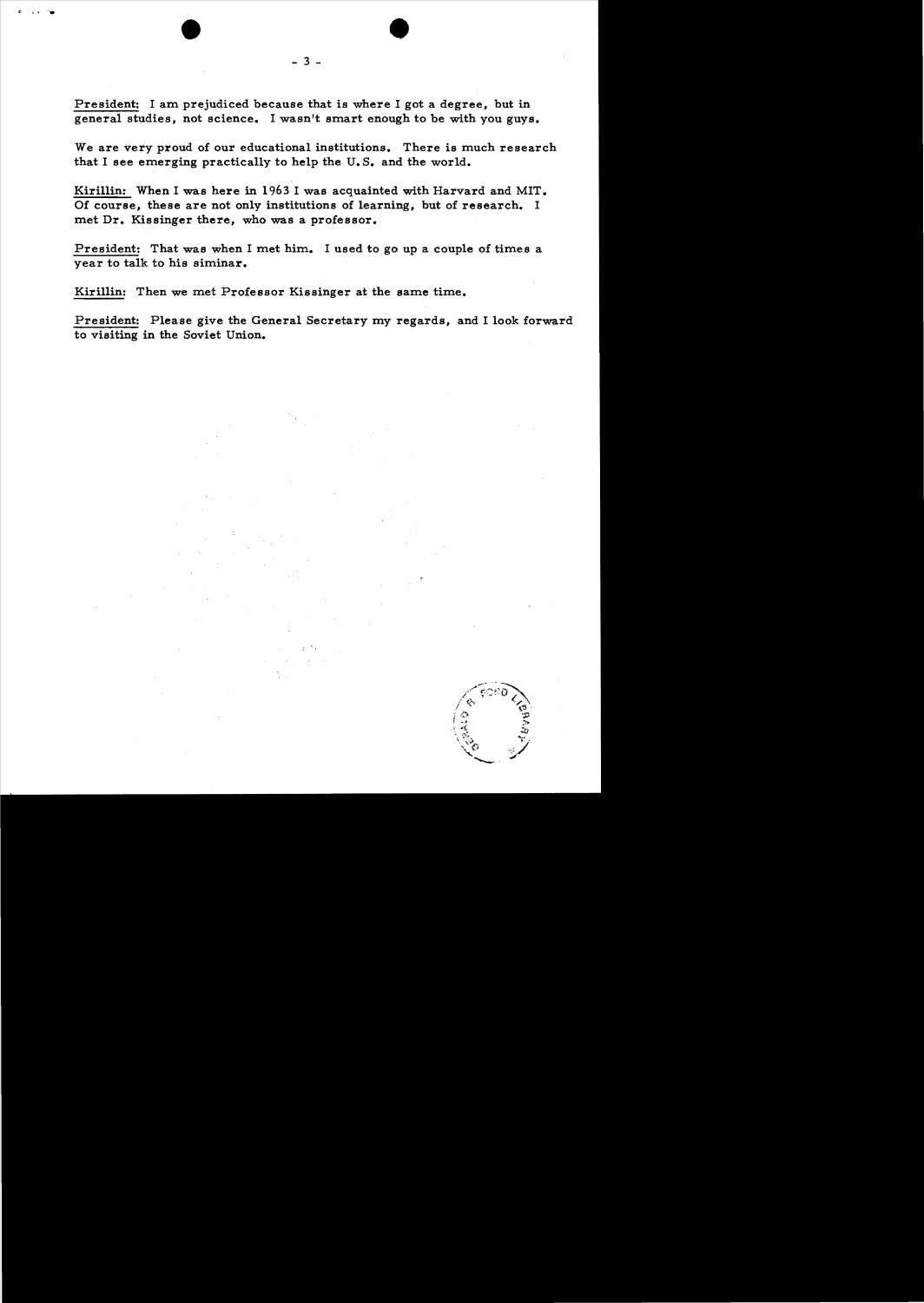P/Kirillin/Sturn/Vocentier  $25000779$ 

 $\sum_{i=1}^{n} \frac{1}{n_i} \sum_{i=1}^{n} \frac{1}{n_i} \sum_{i=1}^{n} \frac{1}{n_i} \sum_{i=1}^{n} \frac{1}{n_i} \sum_{i=1}^{n} \frac{1}{n_i} \sum_{i=1}^{n} \frac{1}{n_i} \sum_{i=1}^{n} \frac{1}{n_i} \sum_{i=1}^{n} \frac{1}{n_i} \sum_{i=1}^{n} \frac{1}{n_i} \sum_{i=1}^{n} \frac{1}{n_i} \sum_{i=1}^{n} \frac{1}{n_i} \sum_{i=1}^{n} \frac{1}{n_i} \sum_{i$ 

Poro P Same petrus of K + Bay  $k$  yes. 1 you working to Hactually = manus Parent K mal Ibra phoneuse of conveying quiting for  $\beta, K \in \ell$ . P Ilvohing parad to entiting B. We have had # of to enest him K you what way and to look facement to it (L'ampte) S Jeg in each had one + Osh came by Mythia to gain Kommton P This is an aua of corporation arbum we have every class to lenhamer one corp. I Teach you for muting w/ us depite your base, shad. Entrany one saint work has slunky been frivaly et won't very cull. We have and help ambel out - morning of corps but already have a chieved units. P Untextitily parane pubjet, but a Community work have a short this ap + the 2 took The te ce crat politicisme présenc. Tempogrape et Jeanst à circu qui + jour Unit Unit Ungen vars. I expres this wint to exigen humo. Diront to mode ture this protogets a was

**DECLASSIFIED** E.O. 12958, SEC. 3.5 NSC MEMO, 11/24/98, STATE DEPT. GUIDELINES 5tate her en 3/10/04 BY  $\frac{N}{2}$  NARA, DATE  $\frac{2}{\sqrt{N}}$